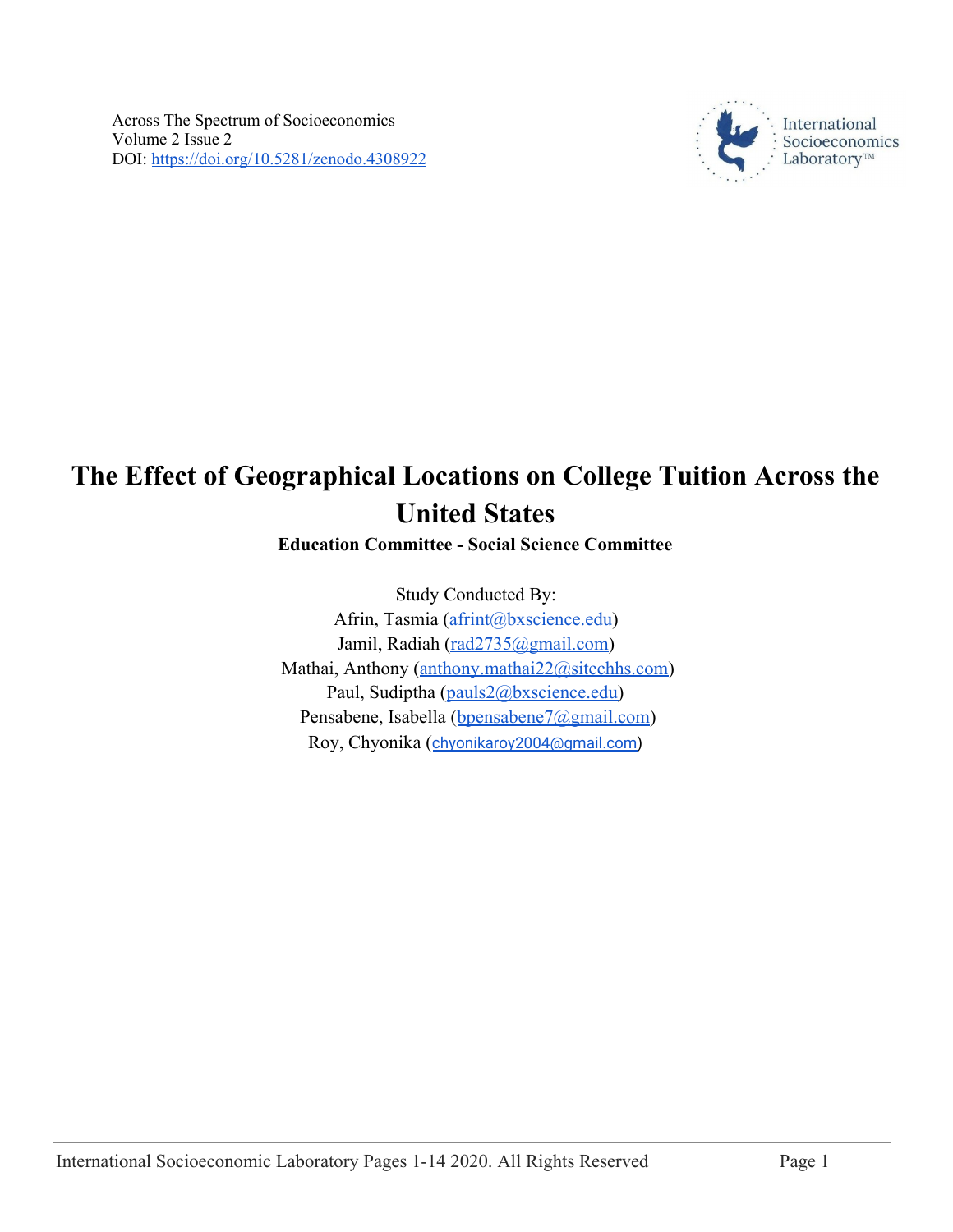

#### **Abstract**

In this paper, we studied different causes for the fluctuations in this difference in cost in four major regions of the US, the Northeast, Midwest, West, and South. We found that higher education costs different amounts of money in different areas due to the lack of national regulation of higher education funding, which causes variance in the average cost of college tuition in different regions. Another factor that contributes to college tuition varying in price based on geographical location is the difference in tax rates because funding for higher education comes from state taxes, not federal. The overall extremity and deviation of higher education prices may deter people from obtaining a college education, which we determine to be crucial to obtaining higher-paying jobs and obtaining a job at all or force people to take out student loans, which we conclude to cause major issues for students later in their lives.

## **Literature Review**:

College education or higher education serves as a driving force in many people's lives as it can help people find careers and career training. A college education provides people with long-term financial benefits, such as increased annual wages, depending on their level of education (Torpey, 2019). These financial benefits can vastly improve a person's quality of life as a whole (Oreoplous, Salvanes; 2011). In addition, a college education can help people have increased social mobility--a college degree is a ticket out of poverty. As with a college degree, people who are in the lowest quintile income group are more liable to move into the highest quintile of income groups (Haskins 2006). Obtaining adequate higher education has significant impacts on many lives, however, the endeavor to seek a sufficient college education comes at a great cost in the United States - tuition prices in the US are higher than even the highest tuition prices in many developed and developing countries. Out of the 35 countries in the *Organization of Economic Co-development* (OECD) study of 2017, the US had the highest tuition. Nevertheless, obtaining a college education is not as difficult for some people as it is for others. Wealthy people tend to have more college degrees than poorer people, as they are more likely to graduate (Bailey, Dynarski; 2011). Some people may only be able to attend college because they live in a place where tuition prices are subsidized, cheap, or free enough to sustain the fiscal boundaries of those who want to pursue advanced education.

However, for some, this situation is the exact opposite. In the modern-day, the college system in the United States, and the larger overall education system, is funded and handled by local and state governments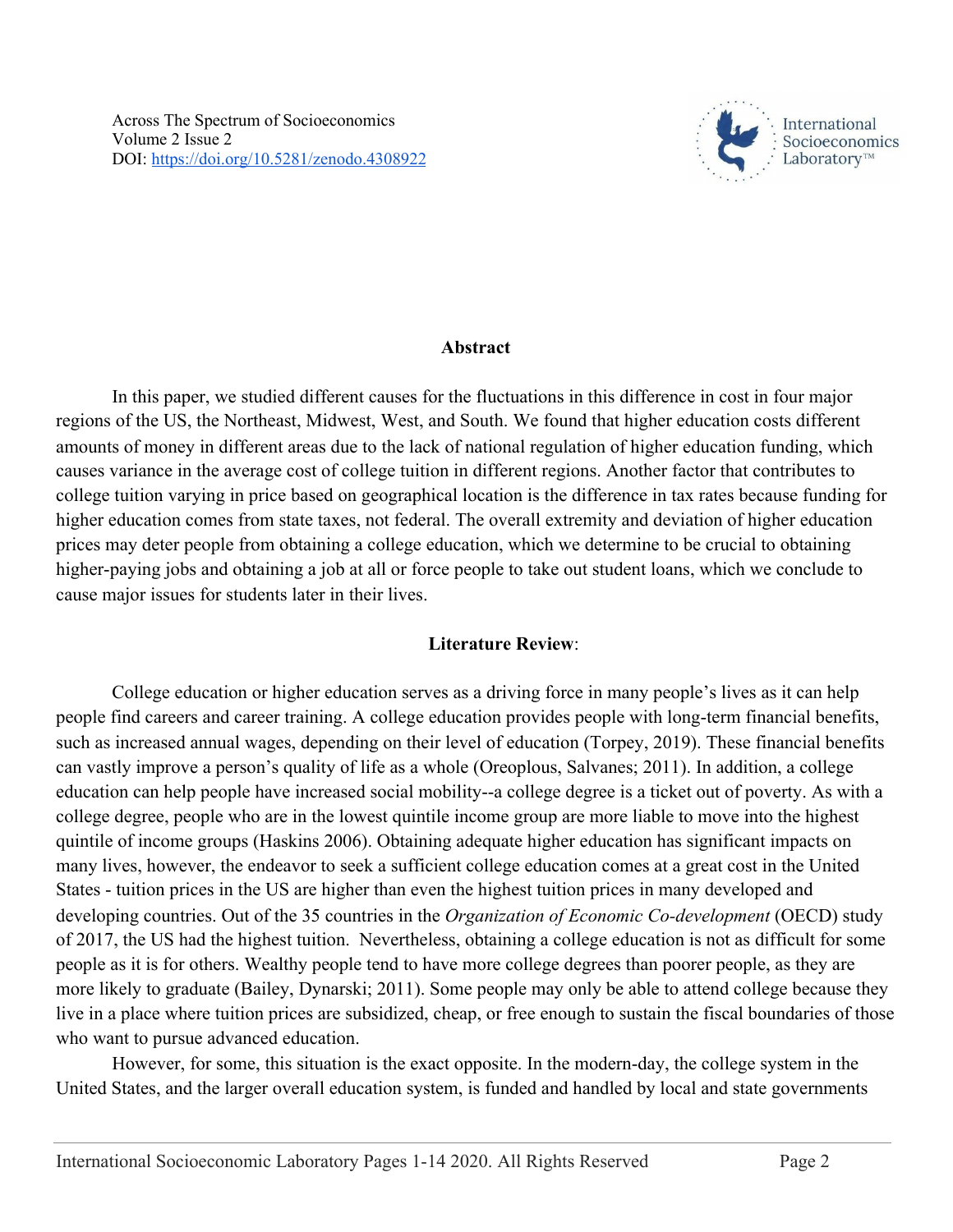

(Department of Education). This explains the lack of tuition regulation on the national scale, with the US having local systems of colleges by state. Some examples of these state systems are the SUNY system in New York and the UC system in California. There is a lack of cohesion on the cost of tuition and other factors that vary from state to state. For example, college tuition in New York costs \$19,306 on average in the fiscal school year of 2018- 2019 (US Department of Education IPEDS survey). In comparison, tuition in Georgia for the fiscal year of the 2018-19 school year was \$10,081 (US Department of Education IPEDS survey). In addition, there can even be disparities between local governments within a state. For example, within New York State, in addition to the SUNY system, the CUNY system also exists for students in New York City. There is a lack of cohesion across different states in terms of colleges and the cost of colleges, as you can see in the contrast of the average cost of tuition to attend higher education institutions in the states of New York and Georgia. As a result of the lack of national regulation of college tuition and disparity between average tuition in different states, geography plays a major role in the cost of a college education.

 The high average tuition prices in the United States as a whole and the geographical disparities described above can cause serious repercussions for students later in their lives. The differences in the cost of higher education impact students because they may have to pay for their education out of their own families' pockets, which can have detrimental impacts on their entire family. The staggeringly high price of tuition in the United States can drive many students to take out student loans. In the United States, about 1 in 6 Americans must undertake the burden of heavy student loans (Office of Financial Aid US GOV, June 2019). Student loans negatively affect students because the students will have to pay off their debt in the future. Subsequently, having outstanding debt can have negative effects on a student's future credit score, which can affect their ability to purchase homes, get jobs, and more. Furthermore, students may be required to attend college in a certain state, in which college tuition may cost more in order to gain the necessary experience for their desired field of work. If the state they are required to attend college in has a high tuition rate, this may prevent the student from attending this specialized college due to their inability to pay for it.

Therefore, the discrepancy in tuition cost across the regions of the US can have detrimental effects on many aspects of a student's future, including their financial security and job opportunities. Accordingly, geography affects these students' education and eventually, the rest of their lives in the form of their financial futures. The regions in this paper are organized by factors such as climate, geopolitics, and location. Keeping students out of fiscal ruin would benefit the United States as a whole in many different ways, such as making the economy more organized. With all of this in mind: In the scope of college tuition, can the prices vary from region to region, why so, and how does this affect students depending on where they are in the US?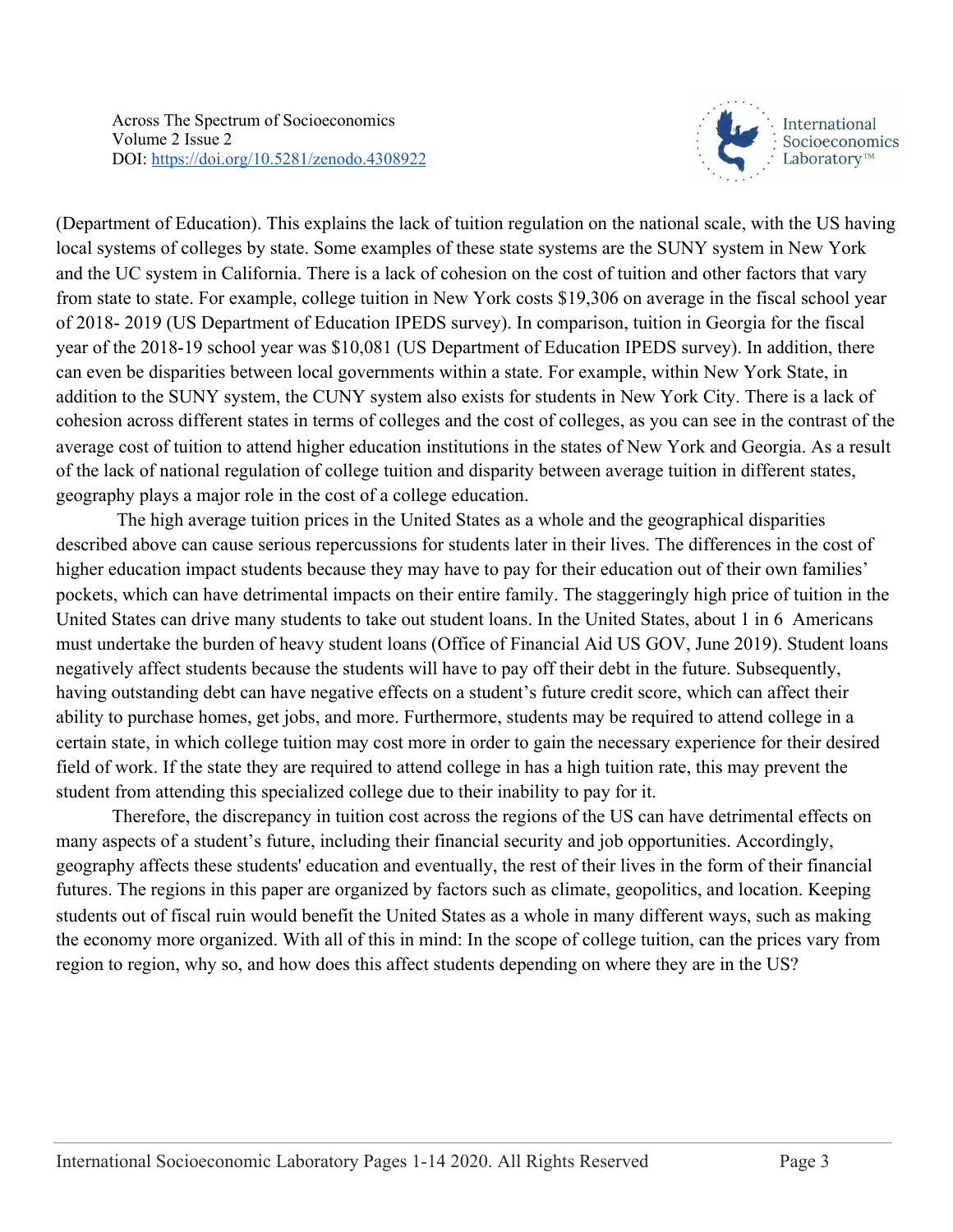

# **Materials**

**Department of Labor Statistics Website**: The Department of Labor Statistics offers publications having to do with job outlook, and the economy of each state this is used in this report to offer insight into states economy, budgets, as well as things such as employment which offers insight on how the amount of money each region of the country has an impacts college education.

**Unemployment Rates**: While differing tuition prices do play a consequential role in the budgetary costs of a student's education, unemployment rates play a major role in the college economy. Over the years, the government has become actively involved in subsidizing the students who are at a significant financial disadvantage but not necessarily completely. Tuition rates become worse if the overall family income is depleted. Acquiring accurate unemployment rates allows us to have grounds for determining which states' households are at greater financial risk. According to data from the U.S. Bureau of Labor Statistics (BLS), earnings increase, and unemployment decreases as educational attainment rises. If students are not able to attain this higher education, they are at higher risk of being unemployed as well. So, in essence, the relationship between college education and unemployment rates can be causal, with one impacting another with more effect. The only exception, in this case, would be the students who study out-of-state, who have to be counted as a separate data set because their costs are generally higher than those programs offered at their local colleges.

**Tuition Rate**: The United States, like many countries, has still not eliminated tuition, which is the cost that the student is individually liable to attend college. Though the cost of tuition varies based on whether the institution is private or public, and if you are an instate or out of state student. It varies across locations. It tells us what the costs for students individually are in each region. Tuition is a telltale sign of what the outcome is for students and how college affects them. It is offered on account of correlation to factors such as debt, as it can affect student economic outcome and long term quality of life. However, tuition at its finest point in this paper is used to connect correlations across different data points and help us gain an understanding of the cost of education across the nation.

**College Debt**: The Institute for College Access and Success provides data on average student debt by state, and this data was calculated by finding the mean student debt by region. This statistic is also dependent upon private or public college (or out-of-state education), and through analyzing the college debts we can attain useful information about relationships in college debt across many scenarios. For example, if we would like to see the average income per household in a given area compared to the college debt of a student, we could express these amounts as ratios and analyze it this way. Another way we can scrutinize college debt with respect to tuition prices is to analyze the funding for each state as well as the work status of the college applicants to check their fiscal boundaries for each respective region mentioned in the research paper.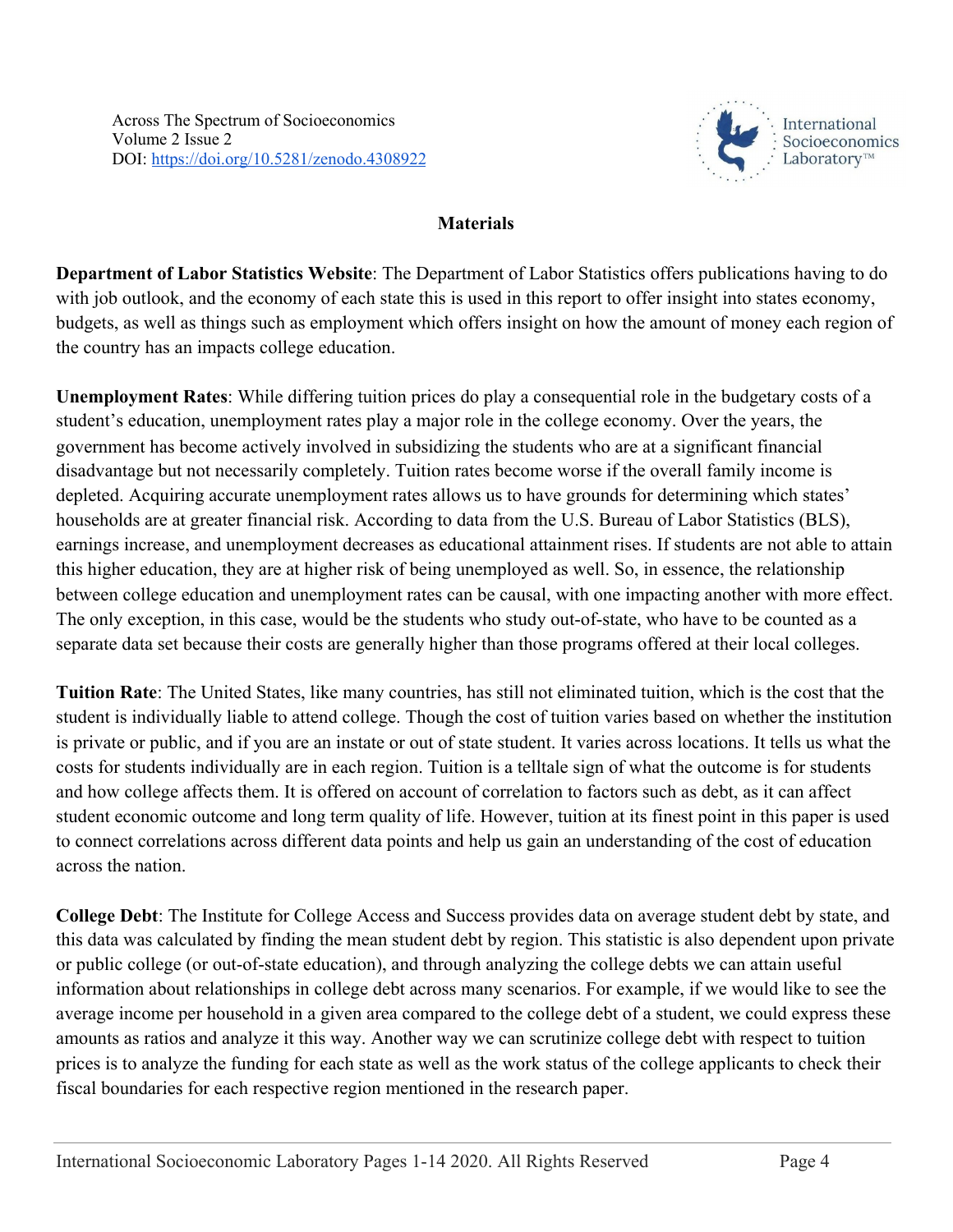

**State Higher Education Funding**: As a result of revenue loss from federal funding for higher education, tuition for most colleges increases periodically. The average of the funding for higher education in each state was derived from countless sources and later divided for each region. According to *U.S News,* the average per-pupil spending was 11.2% lower than what it was back in 2008. This website allowed us to analyze the differences in funding from one region to another. The statistics provided in the report tie the annual college debt collected from each state into an average sum. Since the United States lacks a national system to distribute funding for higher education, college tuition varies based on geographic location. Each of the four regions displays various expenditures that differentiate based on tuition. The tuition costs can be compared to the higher education funding as they both have a positive correlation.

**Annual Taxes:** Through reliable results from *USA Today,* we were able to receive archival data on each of the states and the annual taxes that are imposed on the average American citizen living within that state. Through deep analysis of each sector of America, being the Northeast, the South, The Midwest, and the West, we broke each part of the US into certain categories based on a key amount of states in that region. For example, the calculation for the Midwest took 13 states, while the calculation for the South accounted for 15 states overall. After finding these key annual taxes in each state, we averaged them out for the given regions, which allowed us to come to a final mean of how much an average citizen within each sector of the United States would be taxed. This would allow us to analyze how expensive it is to live in one region of the US compared to another and cross-reference those results with findings on college tuition in those certain geographic regions. We can conclude that annual taxes helped in some ways to compare which regions may be far more expensive and heavy to study in, those regions being the Northeast and the Midwest.

#### **Methods**

We researched several data points which consisted of the average regional data for tuition in the United States, higher education funding, unemployment rate, college debt, and annual taxes. The states with higher education funding were researched based on the four regions that make up the United States. We analyzed graphs and articles that consisted of higher education funding by each of the 50 states. It was then averaged and calculated in order to find the overall funding per region which allowed us to assess the correlation between increased funding based on the regions. The average regional data for the tuition rates found within the states was researched, explored, and then compared to the funding. This enabled us to see how the various tuition rates across each region affect the outcome of a student's education and income.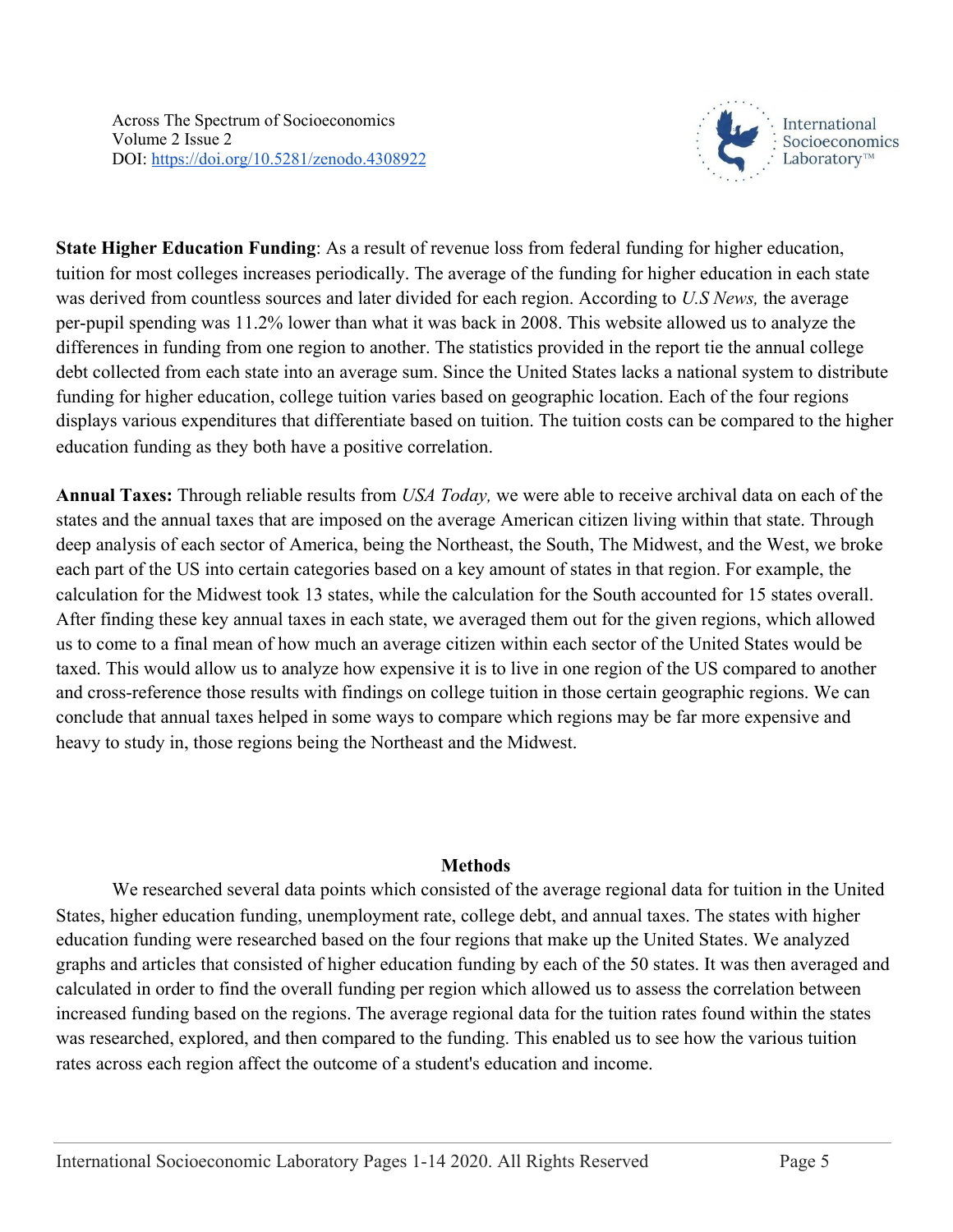

Tuition varieties across the nation help us comprehend the true cost of education. Additionally, the average college debt per region was conducted through a series of analyzing data entries from each state. We categorized the statistics derived from our research with the public and private colleges or institutes. With this protocol, we were able to retain information about the relationships between college debt and higher education funding. Students all over the nation are affected by debt because of the lack of resources to overcome these high costs in each region. All these aspects regarding higher education holistically demonstrate why tuition varies from region to region. Hypothetically, if unemployment rates were to rise, and more tax dollars were re-distributed for unemployment assistance or if citizens were taxed more to assist unemployment, it would affect tuition rates, and ultimately be a deciding factor for whether or not some individuals decide to go to college. And this contributes to a cycle, as statistically evident in 2018, 18.6% of college dropouts suffered from unemployment, and the numbers still tend to be inauspicious in 2020. The point is, that all the data points are interconnected and bring each other changes for the better or for the worse depending on individual prioritizations of where the money is distributed, and to the extent of fundings for different purposes comparatively for the economy.

## **Results**

**Average college tuition:** Colleges and universities located in the Northeast had the highest tuition for both in-state, and out-of-state students with the Midwest, West, and South regions following behind it respectively. College tuition varies not just geographically, but over periods of time because several economic factors are attached to tuition like money allocated from taxes will determine state higher education funding. An important factor that must be taken into consideration when talking about the economy is population. The Northeast tends to have a denser population, resulting in the necessity for more money to be allocated for things like strong public transportation, and as a consequence, less money may be left for state higher education funding.

**Average higher education funding:** These tuition rates are interrelated to the regional higher education funding applied to the states across this nation as each region represents the federal and state money put into the various colleges and universities. In the Northeast, the higher education funding averaged a total of \$5.06 billion whereas if compared to the West, the funding was \$6.15 billion. This difference in the total averaged funding is important as it shows how the variety in geographical locations affect the rates of funding towards said higher education. The Midwest region has a similarity to the Northeast with approximately \$5.42 billion and the Southern region has an average of \$6.66 billion. This data that was calculated and critically analyzed is a result of the states' decisions to allocate funding to higher education institutes. With that in mind, this is the research from the United States, 2017, data entries that are subject to change if compared to the funding of today. According to the presented graphs, in 2018-2019, increases in college tuition rates and college debt of students are prevalent in all four regions of the country. This is the result of the different amounts of funding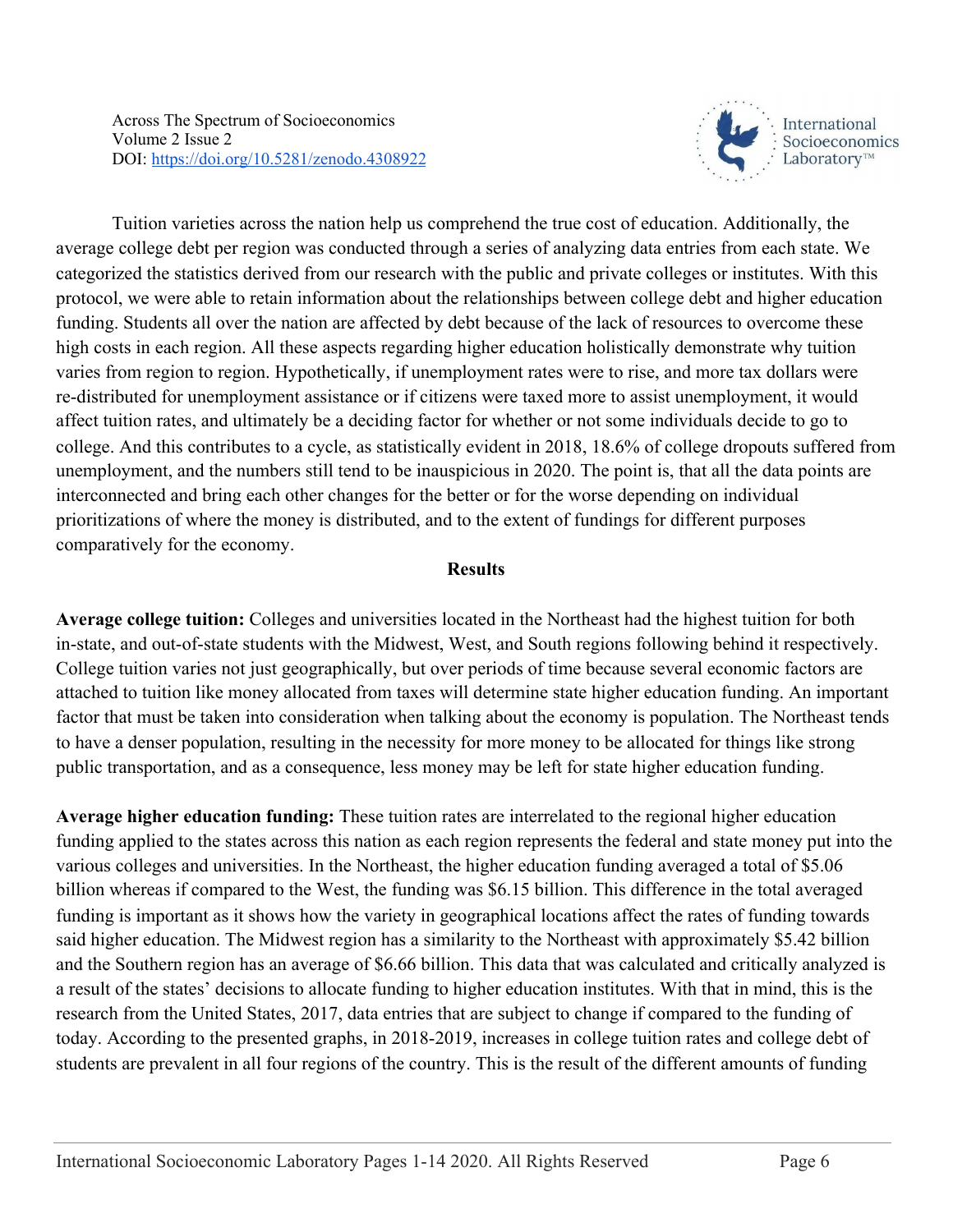

distributed to colleges and universities. In 2017, federal spending on major higher education programs totaled \$74.8 billion, state investments amounted to \$87.1 billion, and local funding was \$10.5 billion.

**Average college debt:** The Northeast region has the highest average college debt, at \$34,953, followed by the South at \$28,075, followed by the Mid West at \$27,535, and finally the West at \$22,234. What these results tell us is that on average, students in the Northeast region of the US have far more college debt than students in the South, Midwest, and West. The South and Midwest are relatively close together, but the gaps between the Northeast and any other region and the gaps between the West and any other region are considerable. The reason why college debt is highest in the Northeast is because the average cost of tuition is the highest there. There is a direct correlation between high tuition and high student loan debt, so in the regions with the highest average tuition, students tend to have more student loans, and in the regions with the lowest average tuition, students have the lowest average student debt. In addition, it is important to note that the average student debt in every region is higher than the average cost of tuition.

**Average Annual Income Tax:** The most expensive region in America to live in when accounting for income tax is surely the Midwest. With an average statewide income tax that is \$9028, it outmatches all of the other regions when it comes to annual income taxes. This is a correlating factor between how expensive it may be for students to live in certain states while also managing to pay and attend college. We see that average college debt for students after they leave school in the Midwest is \$27,535, a hefty price to pay. However, it seems that Northeastern schools are just as notorious to have to pay for, while annual income taxes lag behind students from the Midwest at \$6,000 a year, the Northeast has the highest post-college debt amongst all students. At the same time, schools in the Northwest are highly competitive, as they include the nation's premier Ivy League Schools and MIT. As a result, it seems that even if there is no direct correlation between average annual income tax and college tuition, it does fare that the higher the average annual income tax in a given region, the higher the college debt for that region. Overall, regional income tax has no direct correlation with a region's college tuition either.

**Unemployment Rate:** Unemployment rate is led by the West, followed by Northeast, South, and Midwest respectively. Needless to say, unemployment is a factor that can contribute to which college an individual goes to or if they even go to college. However, an overlooked part of unemployment is one of its causes for many Americans--dropping out of college. Statistically speaking, 18.6% of college dropouts suffered from unemployment in the year of 2018. As the value of a college degree increases for almost every job, landing jobs becomes harder for the demographic consisting of college dropouts, highschool graduates, and highschool dropouts due to the increase in competition as education, and experience are the primary factors considered for employment in the United States.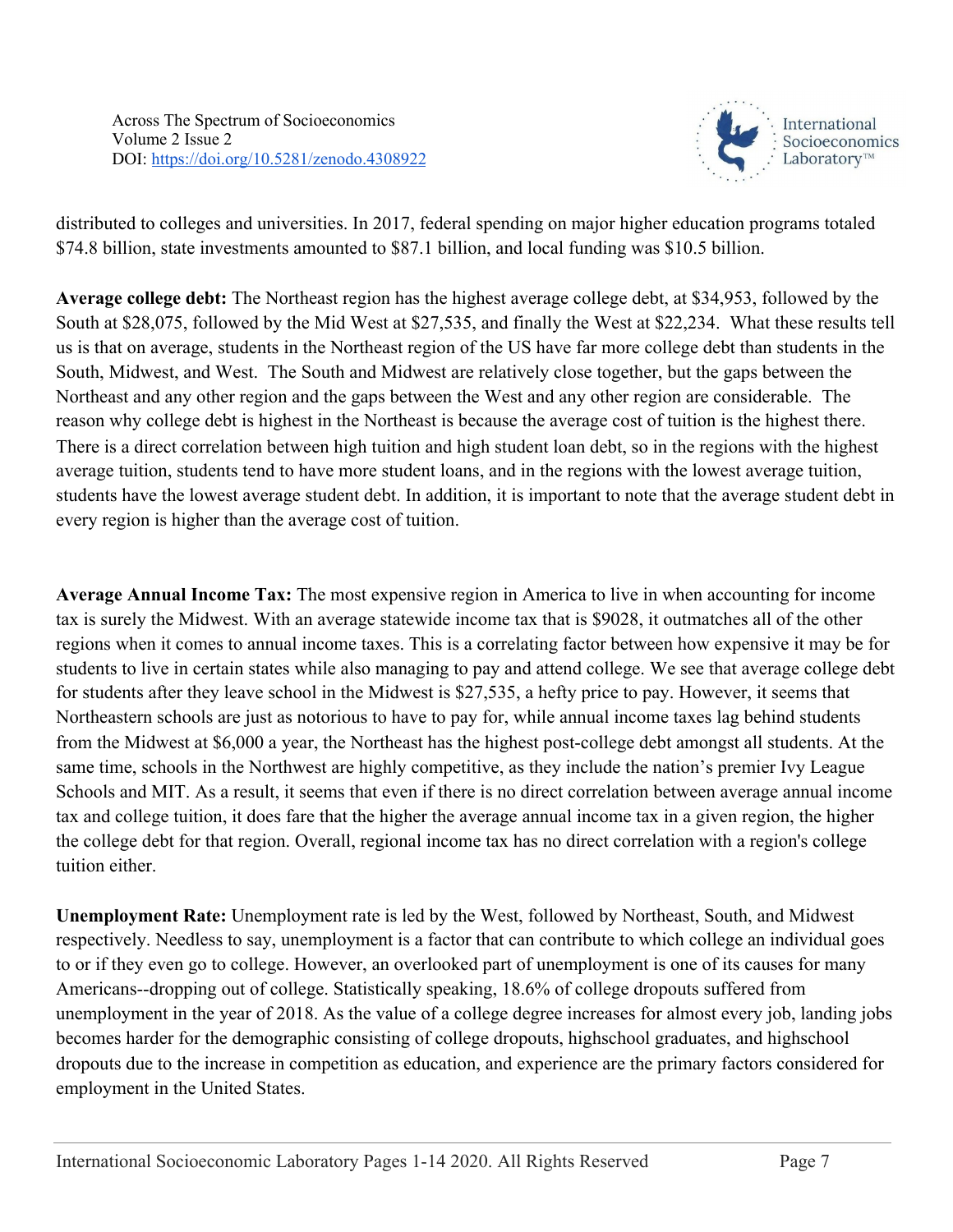

## **Discussion:**

From household to household, where money goes for certain expenses like homes, cars, etc, varies, but college tuition is a reflection of regional economies throughout the United States. Several aspects of the economy are tied to how much Americans pay for tuition which is why one cause can lead to several results, as the government needs to allocate, and distribute money for healthcare, public transportation, the military, and much more. The average of the funding distributed to higher education per region plays a major role in college tuition across the U.S. The tuition rates are dependent on the funding each college or university receives from the government. Public institutions get most of their funding from state governments and private colleges receive theirs from private tuition and donations. It becomes a problem when there is a lack of sufficient funding allocated to a variety of states in a region, this would increase the tuition rates for the colleges.

 In certain cases, colleges respond to funding cuts by significantly increasing the tuition fees and thus creating a struggle for students to receive the proper education they deserve. It is a question still prevalent today, on how we can strive towards a nation that assigns the right funding to each region in order to prevent higher tuition fees than there is already. During the process of conducting analysis of our archival data, we noticed that regions such as the South and the West had higher funding given to the states and as a result the tuition fees were distributed fairly. Regardless of the federal benefits like financial aid, scholarships, and grants/loans, it is more important than ever to address the primary issue of providing better funding in order to prevent student dropouts and increased student debt. Due to the different prices of tuition across the different regions in the United States, students in these regions take out student loans at different rates and amounts depending on where they are attending college. The high cost of college in the United States as a whole forces many students to take out student loans because they cannot pay for the price of tuition upfront. Student loans take an average of 20 years to pay off (Hanson, 2020), in part because they are often very large sums of money to begin with, but also because the average interest rate for college loans is just under 6%, which means that students have to pay off even more money.

These factors combine to create an issue, that students are left with outstanding student loan debt for a considerable portion of their lives. Having outstanding debt can negatively affect students' whole lives because if they are unable to pay it off, it can be detrimental to their credit score. Having a bad credit can limit a person's ability to purchase a car, have a credit card, buy a home, get hired, start a business, and more. Students in regions where college tuition costs more on average tend to have to take out more student loans, therefore, the negative effects of having student loan debt affect these students more strongly. Based on this, we can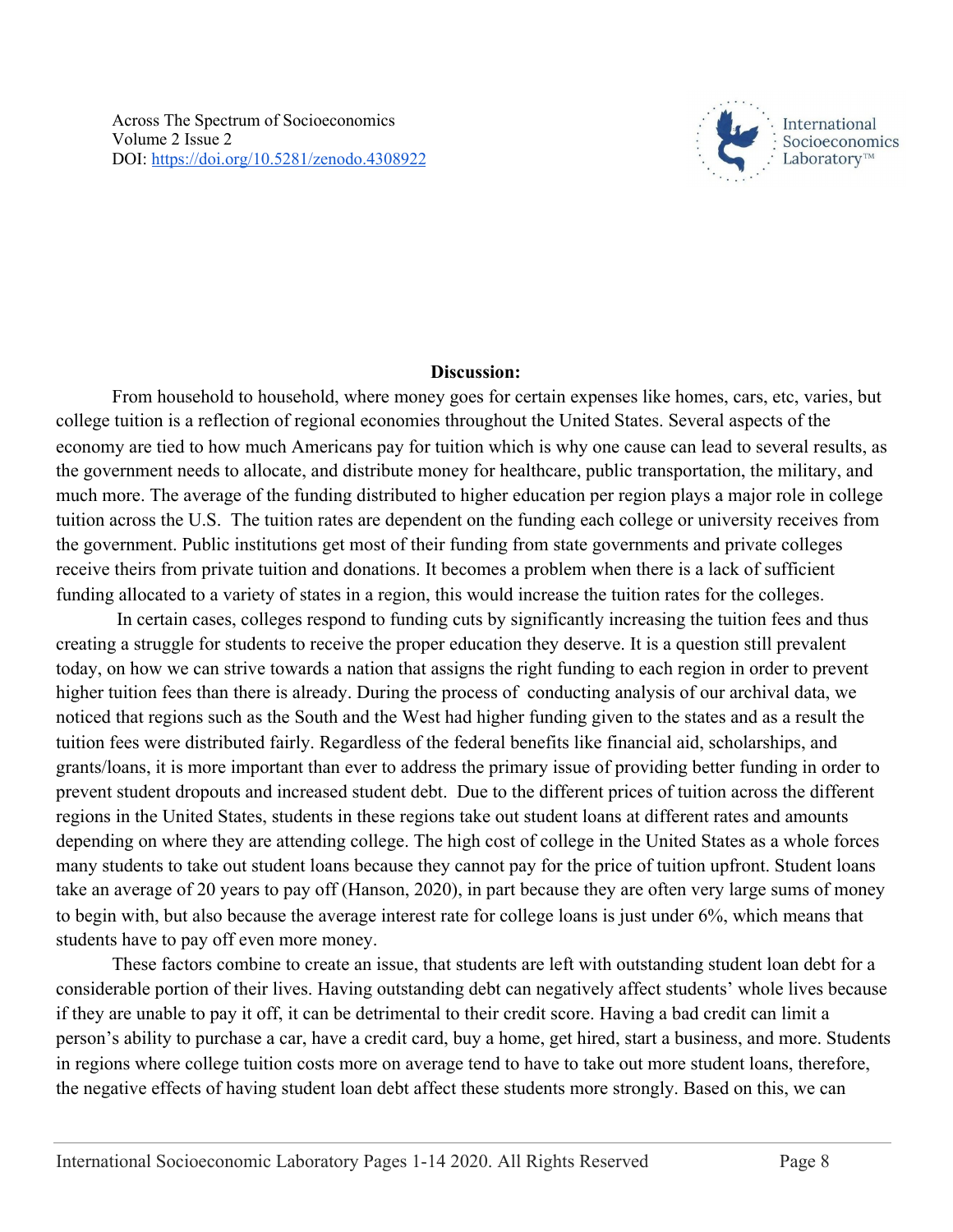

conclude that the fluctuating price of college based on geographical location impacts the amount of student loan debt students have, which can have damaging effects on their lives for a long time even after they leave college. Unemployment rates in each region can tell researchers the effects of college tuition, and other costs of higher education. This is due to the fact that affordability of college can impact if students finish college. College debt is greatly tied to unemployment in the U.S as individuals with college degrees are prioritized over those that lack education. High paying jobs, and jobs in general are increasingly becoming more competitive for non-college graduates to achieve because experience is the only other factor considered into employment.

When researching annual income taxes across a given region, there was no direct correlation between a region's income tax and how expensive or not expensive college tuition was in that pertained region. However, there was a slight correlation between annual income tax and college debt following a student's graduation from an undergraduate college. It seems that in regions such as the Midwest and Northeast, the increase in annual income tax saw a considerable increase in debt within that given region following graduation. All of these factors together combine to each play either a significant or non-significant role in college tuition.



*Figure 1. Average student college debts with comparison to tuition and fees pertaining to region, 2018-2019*

## **Note: The independent variable in figure 1 would be region, which would vary the average college debt and tuition.**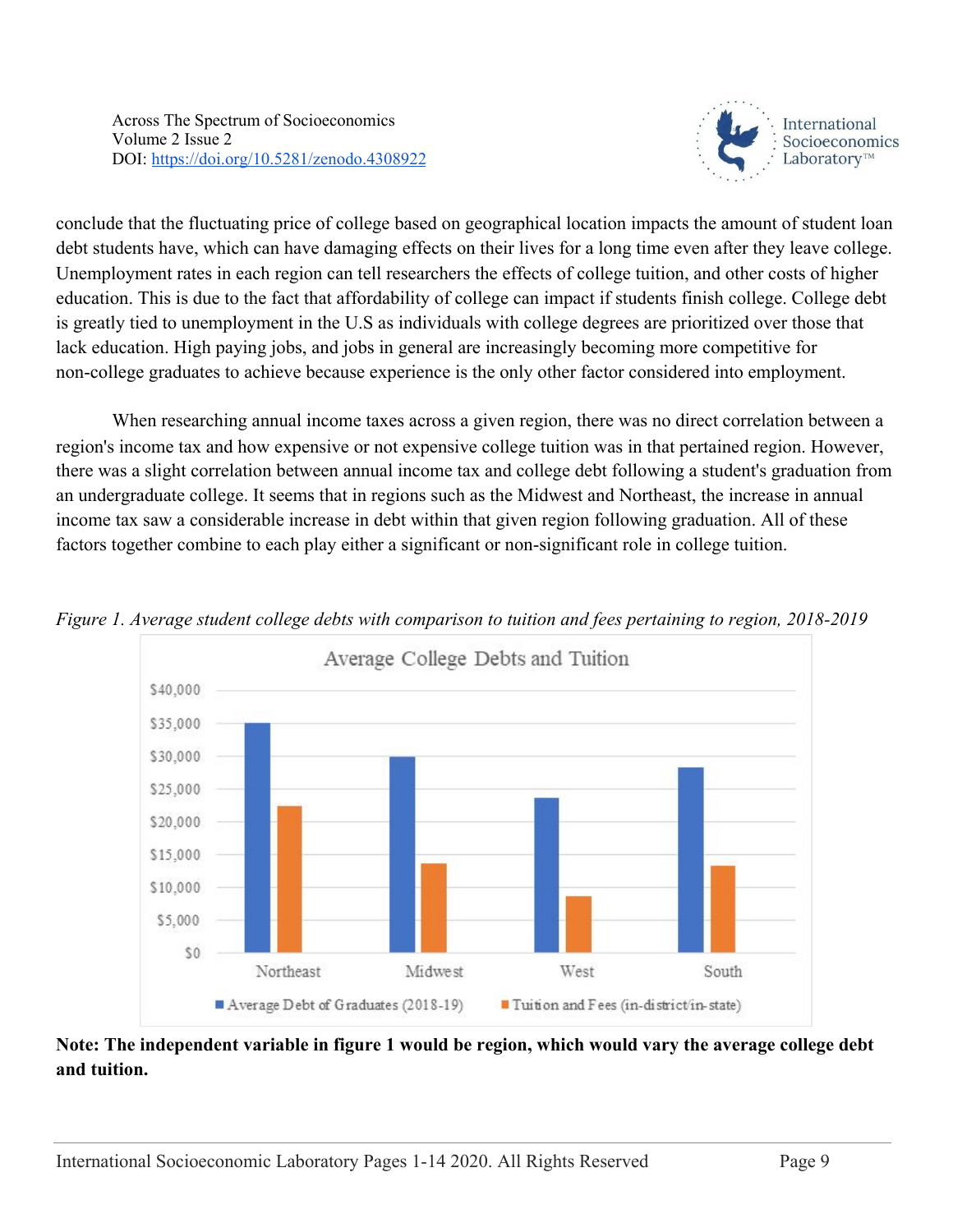



*Figure 2. Higher education support per capita, by state. Fiscal 2017*

## **Note: The independent variable in figure 2 would be state, which would vary the higher education funding of each region.**





## **Note: The independent variable in figure 3 would be region, which would vary the unemployment rate of each region.**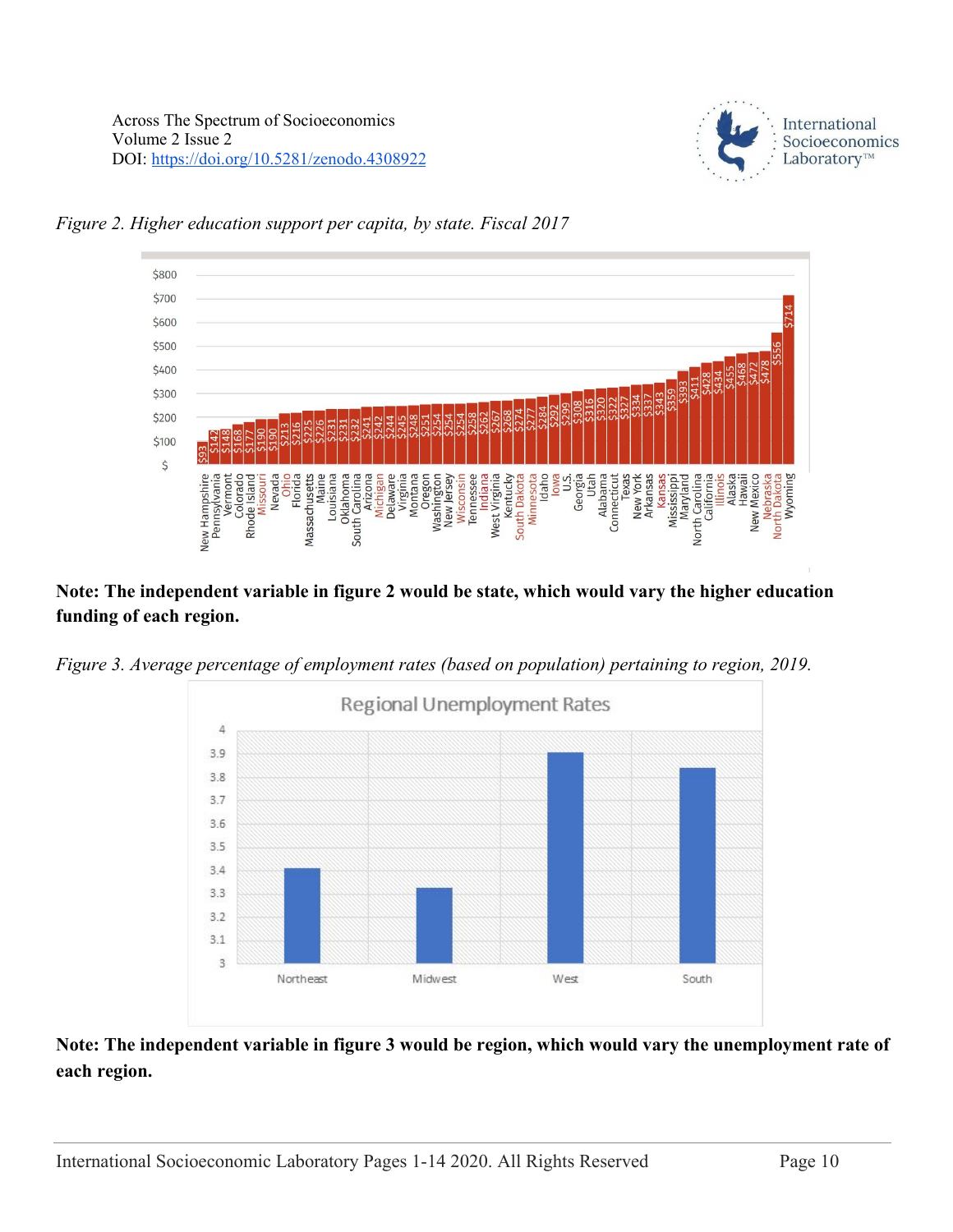





**Note: The independent variable in figure 4 would be region, as this would affect the tax rate (taken out of income of the respective region, which is the dependent variable**

#### **References:**

Colorado Technical University. (2020, October 16). Higher Education: A Remarkable Return on Investment. Retrieved November 09, 2020, from <https://www.coloradotech.edu/blog/2014/january/higher-education-roi>

Federal Role in Education. (2017, May 25). Retrieved November 09, 2020, from <https://www2.ed.gov/about/overview/fed/role.html>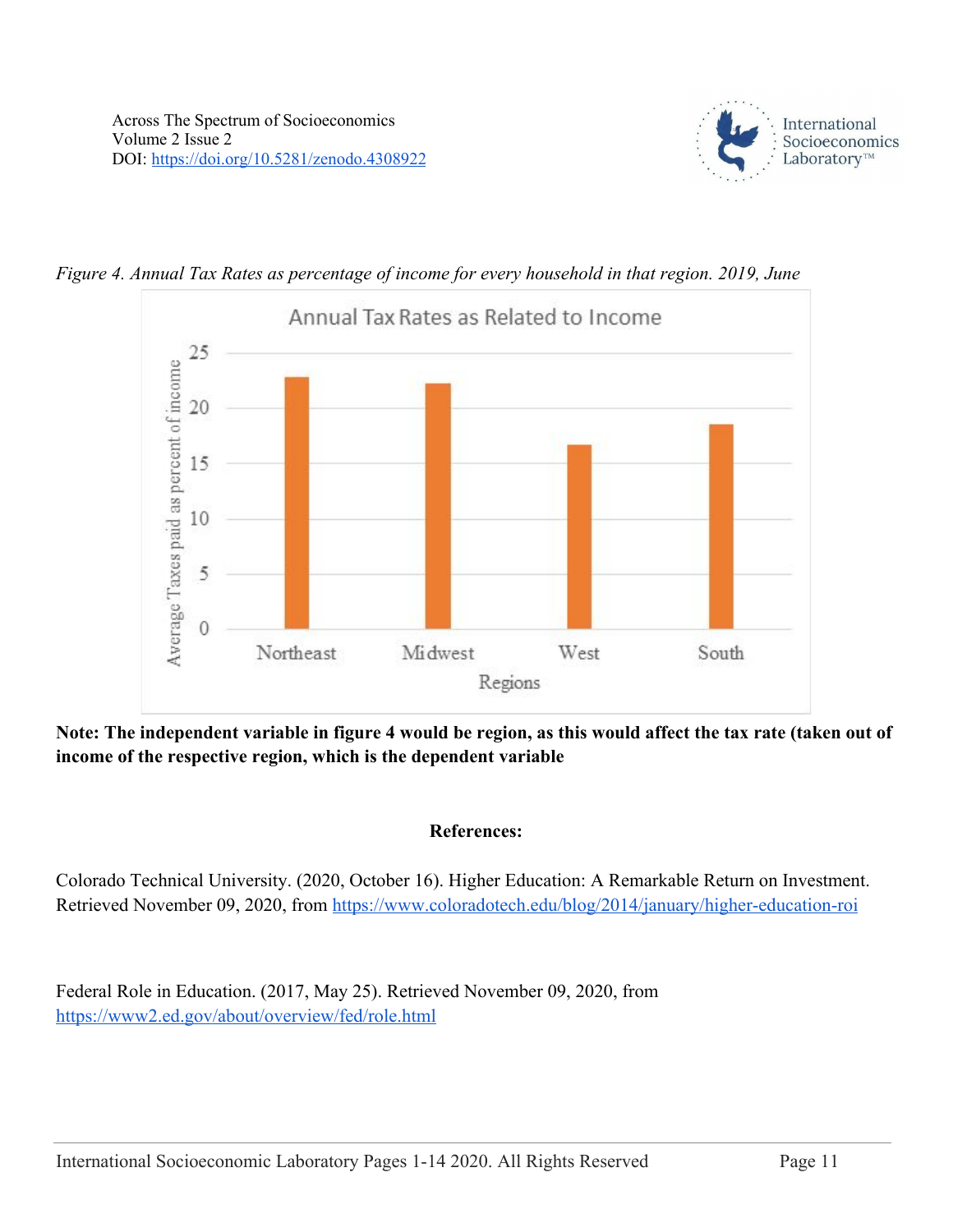

Greenstone, M., Looney, A., Patashnik, J., Yu, M., & Project, T. (2016, November 18). Thirteen Economic Facts about Social Mobility and the Role of Education. Retrieved November 09, 2020, from <https://www.brookings.edu/research/thirteen-economic-facts-about-social-mobility-and-the-role-of-education/>

Hanson, Mel. (2020, October 5). Average Time to Repay Student Loans. Retrieved November 12, 2020 from <https://educationdata.org/average-time-to-repay-student-loans>

Interactive Map. (2019). Retrieved November 09, 2020, from <https://ticas.org/interactive-map/>

Jackson, A., & Nudelman, M. (2017, September 15). It costs more to go to college in America than anywhere else in the world. Retrieved November 09, 2020, from <https://www.businessinsider.com/how-much-college-costs-around-the-world-2017-9>

Knueven, L. (2020, September 28). The average amount Americans pay in federal income taxes, by income level. Retrieved November 09, 2020, from <https://www.businessinsider.com/personal-finance/average-federal-income-tax-payment-by-income>

Lake, R. (2020, March 04). Do college students need to file taxes? Retrieved November 09, 2020, from <https://www.foxbusiness.com/money/college-students-filing-taxes>

Leins, C. (2020, February 20). How Much Does Your State Spend on Your College Education? Retrieved November 09, 2020, from <https://www.usnews.com/news/best-states/slideshows/states-that-invest-the-most-in-higher-education>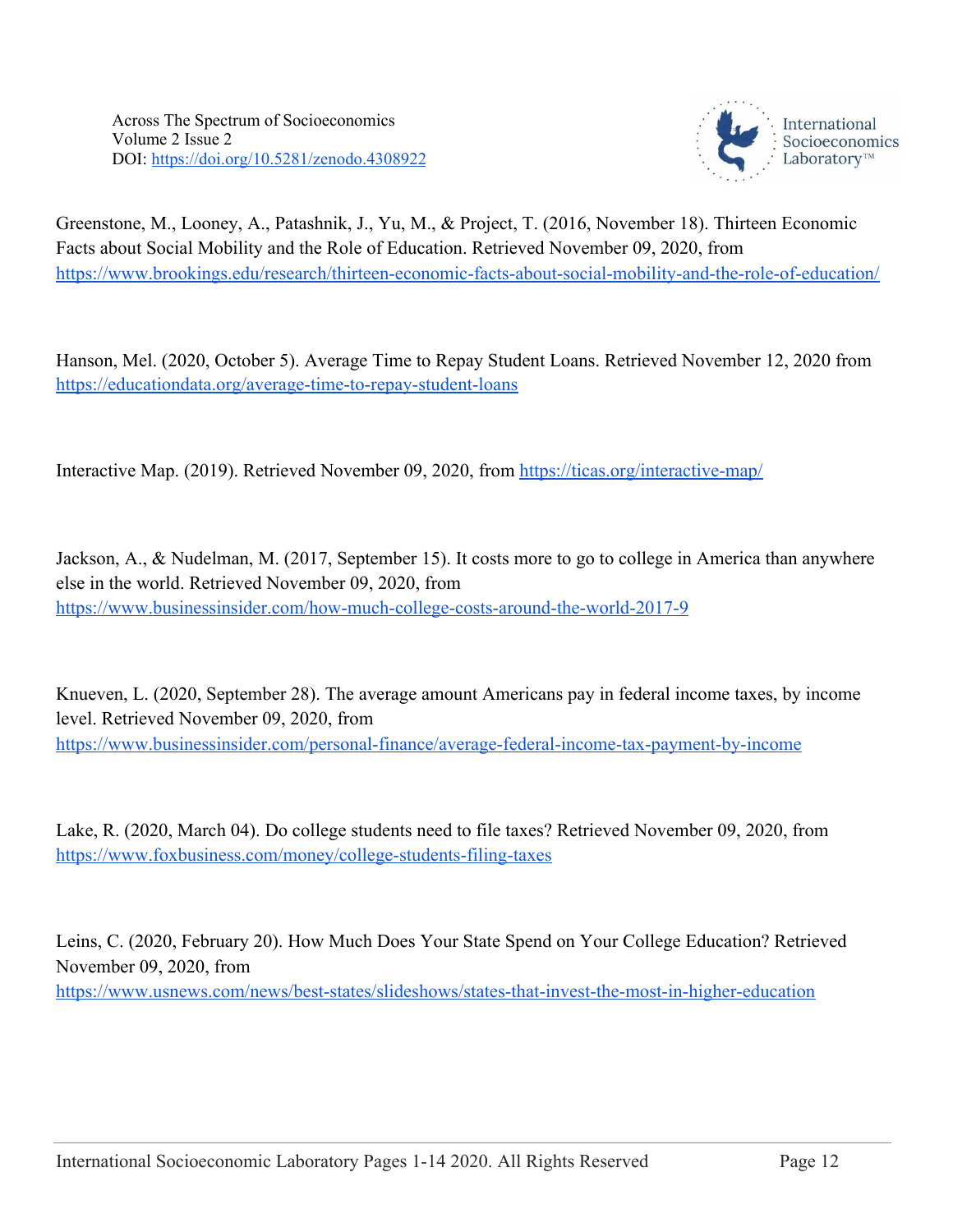

Meredith Welch, J. M. (2020, January 13). Education Pays – Research – College Board. Retrieved November 09, 2020, from<https://research.collegeboard.org/trends/education-pays>

Pew Research Center. (2020, May 30). Is College Worth It? Retrieved November 09, 2020, from <https://www.pewsocialtrends.org/2011/05/15/is-college-worth-it/>

*REGIONAL AND STATE UNEMPLOYMENT — 2019 ANNUAL AVERAGES* [PDF]. (2020, March 4). Staten Island: Bureau of Labor Statistics - U.S. Department of Labor.

Stauffer, A. (2019, October 15). Two Decades of Change in Federal and State Higher Education Funding. Retrieved November 09, 2020, from [https://www.pewtrusts.org/en/research-and-analysis/issue-briefs/2019/10/two-decades-of-change-in-federal-and](https://www.pewtrusts.org/en/research-and-analysis/issue-briefs/2019/10/two-decades-of-change-in-federal-and-state-higher-education-funding) [-state-higher-education-funding](https://www.pewtrusts.org/en/research-and-analysis/issue-briefs/2019/10/two-decades-of-change-in-federal-and-state-higher-education-funding)

Stebbins, S. (2019, June 27). What's the average annual income after taxes in every state? Retrieved November 09, 2020, from

[https://www.usatoday.com/story/money/2019/06/01/how-much-the-average-income-nets-you-after-taxes-in-eve](https://www.usatoday.com/story/money/2019/06/01/how-much-the-average-income-nets-you-after-taxes-in-every-state/39530627/) [ry-state/39530627/](https://www.usatoday.com/story/money/2019/06/01/how-much-the-average-income-nets-you-after-taxes-in-every-state/39530627/)

Stieg, C. (2020, August 17). From the best major to finding purpose in life - how going to college affects your happiness. Retrieved November 09, 2020, from <https://www.cnbc.com/2020/08/17/does-getting-a-college-degree-make-you-happier.html>

T. (2013). Social Mobility and Education. Retrieved November 09, 2020, from https://www.equalitytrust.org.uk/social-mobility-and-education

Torpey, E. (2019, January). High-wage occupations by typical entry-level education, 2017 : Career Outlook. Retrieved November 09, 2020, from

<https://www.bls.gov/careeroutlook/2019/article/high-wage-occupations.htm>